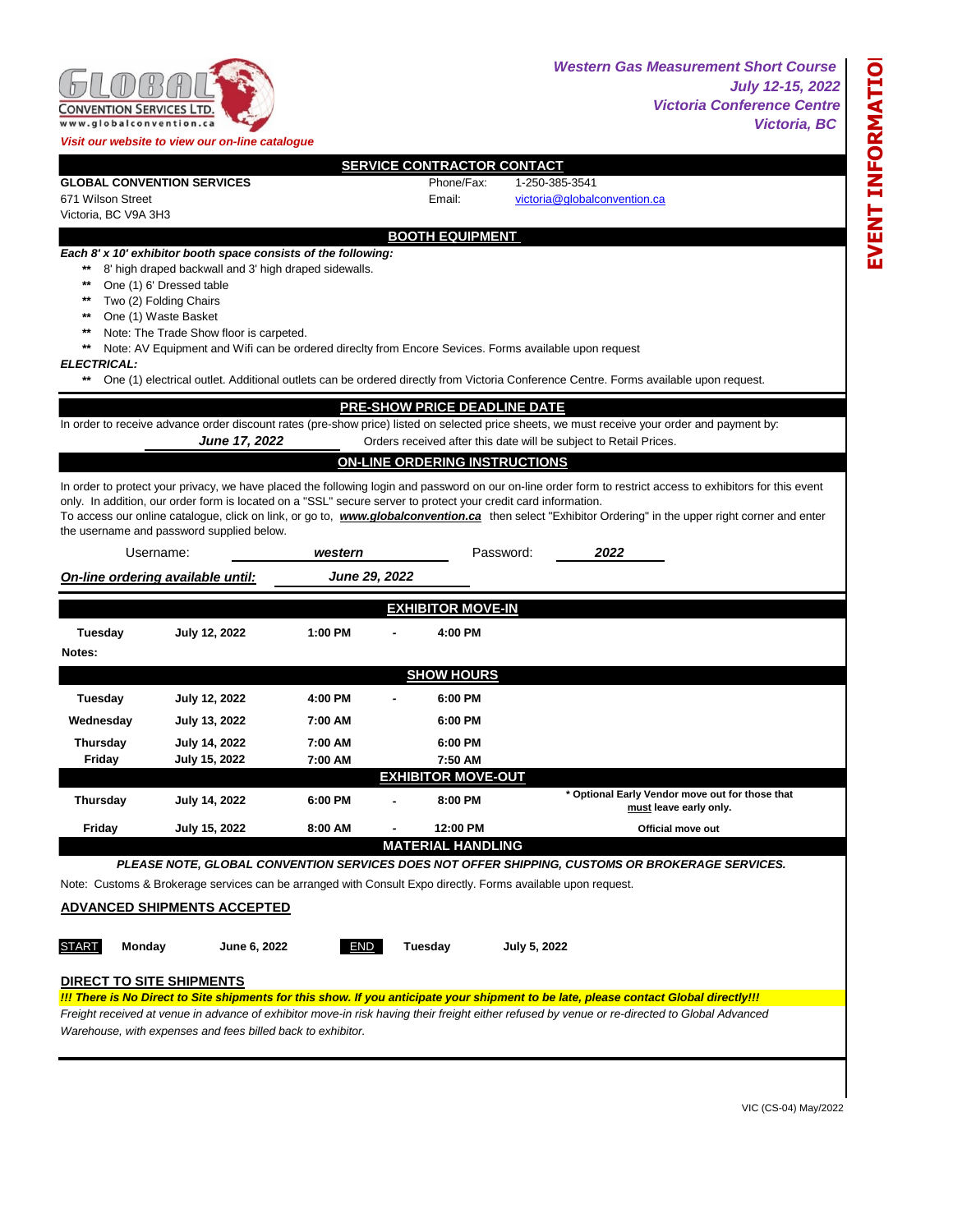| CONVENTION SERVICES LTD.<br>www.globalconvention.ca                           | Mailing: P.O. Box 221, Abbotsford, BC, V2T 6Z6<br>Street: #4 - 2080 Carpenter St.,<br>Abbotsford, BC, V2T 6B3<br>Tel/Fax: (604) 851-0224<br>Email: abbotsford@qlobalconvention.ca |                           | <b>PRE-SHOW DEADLINE:</b><br><b>ORDERING DEADLINE:</b>             | June 17, 2022<br>June 29, 2022 |                           |       |  |
|-------------------------------------------------------------------------------|-----------------------------------------------------------------------------------------------------------------------------------------------------------------------------------|---------------------------|--------------------------------------------------------------------|--------------------------------|---------------------------|-------|--|
| <b>EVENT NAME</b>                                                             |                                                                                                                                                                                   |                           | Western Gas Measurement Short Course<br><b>DATES</b>               |                                | July 12-15, 2022          |       |  |
| <b>Exhibiting Company:</b>                                                    | <u> 1989 - Jan Stein Stein Stein Stein Stein Stein Stein Stein Stein Stein Stein Stein Stein Stein Stein Stein S</u>                                                              |                           | Booth #                                                            |                                |                           |       |  |
| <b>Contact Name:</b>                                                          |                                                                                                                                                                                   |                           | <b>Booth Size</b>                                                  |                                |                           |       |  |
| Phone #:                                                                      |                                                                                                                                                                                   | Email:                    |                                                                    |                                |                           |       |  |
| TABLES (Dressed tables are show color unless otherwise requested)             |                                                                                                                                                                                   |                           | <b>PREMIUM FURNISHINGS (Subject to availability)</b>               |                                |                           |       |  |
| <b>Description</b><br>Vinyl Top Table 29" - No Skirt                          |                                                                                                                                                                                   | Qty Preshow Retail Amount | <b>Description</b><br>Squared Back Leather Club Chair              |                                | Qty Preshow Retail Amount |       |  |
| 2'x4' ( ) 2'x6' ( ) 2'x8' ( )                                                 | \$64                                                                                                                                                                              | \$83                      | White ( )<br>Black ()                                              |                                | \$277                     | \$360 |  |
| 2'x4' Dressed Table-29" High (Vinyl Top,<br>Skirted 3 Sides)                  | \$77                                                                                                                                                                              | \$100                     | Squared Back Leather Loveseat<br>White ( )<br>Black ()             |                                | \$410                     | \$533 |  |
| 2'x6' Dressed Table- 29" High (Vinyl Top,<br>Skirted 3 Sides)                 | \$83                                                                                                                                                                              | \$108                     | Squared Back Leather Sofa<br>White ( )<br>Black ()                 |                                | \$518                     | \$674 |  |
| 2'x8' Dressed Table- 29" High (Vinyl Top,<br>Skirted 3 Sides)                 | \$88                                                                                                                                                                              | \$114                     | Armless Modern Leather Single Chair<br>White ( )<br>Black ()       |                                | \$284                     | \$370 |  |
| 29" High Extra Skirt (To Skirt 4th Side)                                      | \$42                                                                                                                                                                              | \$55                      | Armless Modern Leather Loveseat<br>White ( )<br>Black ()           |                                | \$439                     | \$571 |  |
| Vinyl Top Table 41" - No Skirt<br>$2'x4'$ ( ) $2'x6'$ ( ) $2'x8'$ ( )         | \$75                                                                                                                                                                              | \$98                      | Armless Modern Leather Sofa<br>White ( )<br>Black ()               |                                | \$529                     | \$688 |  |
| 2'x4' Raised Dressed Table-41" High (Vinyl)<br>top, Skirted 3 Sides)          | \$94                                                                                                                                                                              | \$122                     | Tub Chair Leather<br>White ( )<br>Black ()                         |                                | \$248                     | \$323 |  |
| 2'x6' Raised Dressed Table-41" High (Vinyl<br>top, Skirted 3 Sides)           | \$99                                                                                                                                                                              | \$129                     | Leather Back Bar Stool<br>White ( )<br>Black ()                    |                                | \$123                     | \$160 |  |
| 2'x8' Raised Dressed Table-41" High (Vinyl<br>top, Skirted 3 Sides)           | \$105                                                                                                                                                                             | \$137                     | Equino Bar Stool, Adjustable Height<br>White ( )<br>Black ()       |                                | \$123                     | \$160 |  |
| 39" High Extra Skirt (To Skirt 4th Side)                                      | \$50                                                                                                                                                                              | \$65                      | 24" x 48" Chrome Coffee Table w/Plexi Top<br>White ( )<br>Black () |                                | \$147                     | \$192 |  |
| Low Pedestal Table (30" Round, 30" High)                                      | \$83                                                                                                                                                                              | \$108                     | 29" Round Coffee Table w/Glass Top<br>White ( )<br>Black ()        |                                | \$147                     | \$192 |  |
| Tall Pedestal Table (30" Round, 40" High)                                     | \$94                                                                                                                                                                              | \$122                     | 18" x 18" Chrome End Table w/Plexi                                 |                                | \$110                     | \$143 |  |
| Spandex Cover for Tall Pedestal Table<br>(Black)                              | \$26                                                                                                                                                                              | \$34                      | 23" Round End Table Black w/Glass                                  |                                | \$110                     | \$143 |  |
| <b>SUB-TOTAL TABLES</b>                                                       |                                                                                                                                                                                   |                           | 24" Square Cruiser Table w/White Plexi 42"H                        |                                | \$154                     | \$200 |  |
| <b>SEATING (Subject to availability)</b>                                      |                                                                                                                                                                                   |                           | 28" Round Cruiser Table w/Glass Top 42"H                           |                                | \$164                     | \$214 |  |
| Folding Chair (Black)                                                         | \$21                                                                                                                                                                              | \$27                      | <b>SUB-TOTAL PREMIUM FURNISHINGS</b>                               |                                |                           |       |  |
| Fabric Side Chair (Black, Padded Seat & Back)                                 | \$54                                                                                                                                                                              | \$70                      | <b>PLANTS &amp; FLOWERS (Subject to availability)</b>              |                                |                           |       |  |
| Bar Height Stool (Padded Seat with Wire Back)                                 | \$98                                                                                                                                                                              | \$127                     | Potted Flowers                                                     |                                | \$45                      | \$59  |  |
| Exhibit Stool (Black Padded Seat/Back, Gas Lift,<br>Casters)                  | \$83                                                                                                                                                                              | \$108                     | <b>Boston Fern</b>                                                 |                                | \$59                      | \$77  |  |
| <b>Executive Chair</b><br>(Black, Padded Seat & Back, Arms) **                | \$76                                                                                                                                                                              | \$99                      | Tropical Plant 3'-4' High Floor Plant                              |                                | \$84                      | \$110 |  |
|                                                                               |                                                                                                                                                                                   |                           | Tropical Plant 4'-5' High Floor Plant                              |                                | \$104                     | \$135 |  |
| <b>SUB-TOTAL SEATING</b>                                                      |                                                                                                                                                                                   |                           | Tropical Plant 6'-7' High Floor Plant                              |                                | \$125                     | \$169 |  |
| <b>ACCESSORIES (Subject to availability)</b>                                  |                                                                                                                                                                                   |                           | Fresh Cut Flower Arrangement (Small)                               |                                | \$85                      | \$111 |  |
| Wastebasket With Liner                                                        | \$15                                                                                                                                                                              | \$20                      | Fresh Cut Flower Arrangement (Large)                               |                                | \$110                     | \$143 |  |
| Black Wood Ballot Box (12"x12"x40")                                           | \$40                                                                                                                                                                              | \$52                      | <b>SUB-TOTAL PLANTS &amp; FLOWERS</b>                              |                                |                           |       |  |
| Easel (Aluminum, Tri-Pod, Floor Model)                                        | \$37                                                                                                                                                                              | \$48                      |                                                                    |                                |                           |       |  |
| Sign Holder (22" x 28" x 5'H)                                                 | \$64                                                                                                                                                                              | \$83                      | <b>SUMMARY OF FURNISHINGS</b>                                      |                                |                           |       |  |
| Rope & Stanchions- Price per Section<br>(1 Velour Rope & 2 Chrome Stanchions) | \$70                                                                                                                                                                              | \$91                      |                                                                    | Tables <sup>\$</sup>           |                           |       |  |
| Literature Rack (Floor Model)                                                 | \$133                                                                                                                                                                             | \$173                     |                                                                    | Seating \$                     |                           |       |  |
| Bag Holder Stand (1m High)                                                    | \$65                                                                                                                                                                              | \$85                      |                                                                    | Accessories \$                 |                           |       |  |
|                                                                               |                                                                                                                                                                                   |                           | Premium Furnishings \$                                             |                                |                           |       |  |
|                                                                               |                                                                                                                                                                                   |                           | Plants & Flowers \$                                                |                                |                           |       |  |
|                                                                               |                                                                                                                                                                                   |                           |                                                                    | <b>TOTAL \$</b>                |                           |       |  |
| <b>SUB-TOTAL ACCESSORIES</b>                                                  |                                                                                                                                                                                   |                           | Carry this total to Method of Payment form                         |                                |                           |       |  |

*Send completed form along with Method of Payment to victoria@globalconvention.ca*

**FURNISHINGS & ACCESSORIES**

FURNISHINGS & ACCESSORII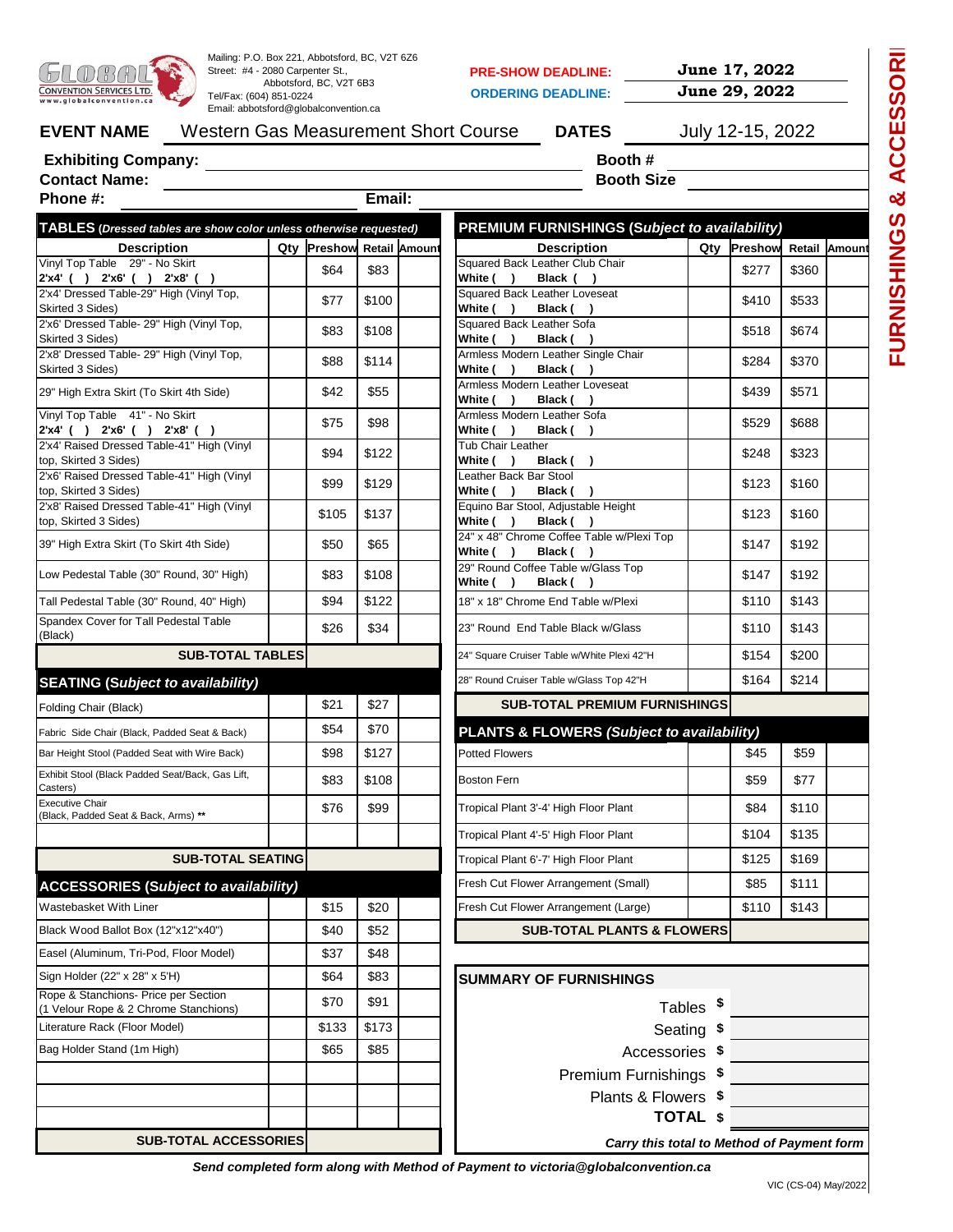

VIC (CS-04) May/2022

**COUNTERS, PORTABLE & HARDWALL DISPLAYS**

COUNTERS, PORTABLE & HARDWALL DISPLAYS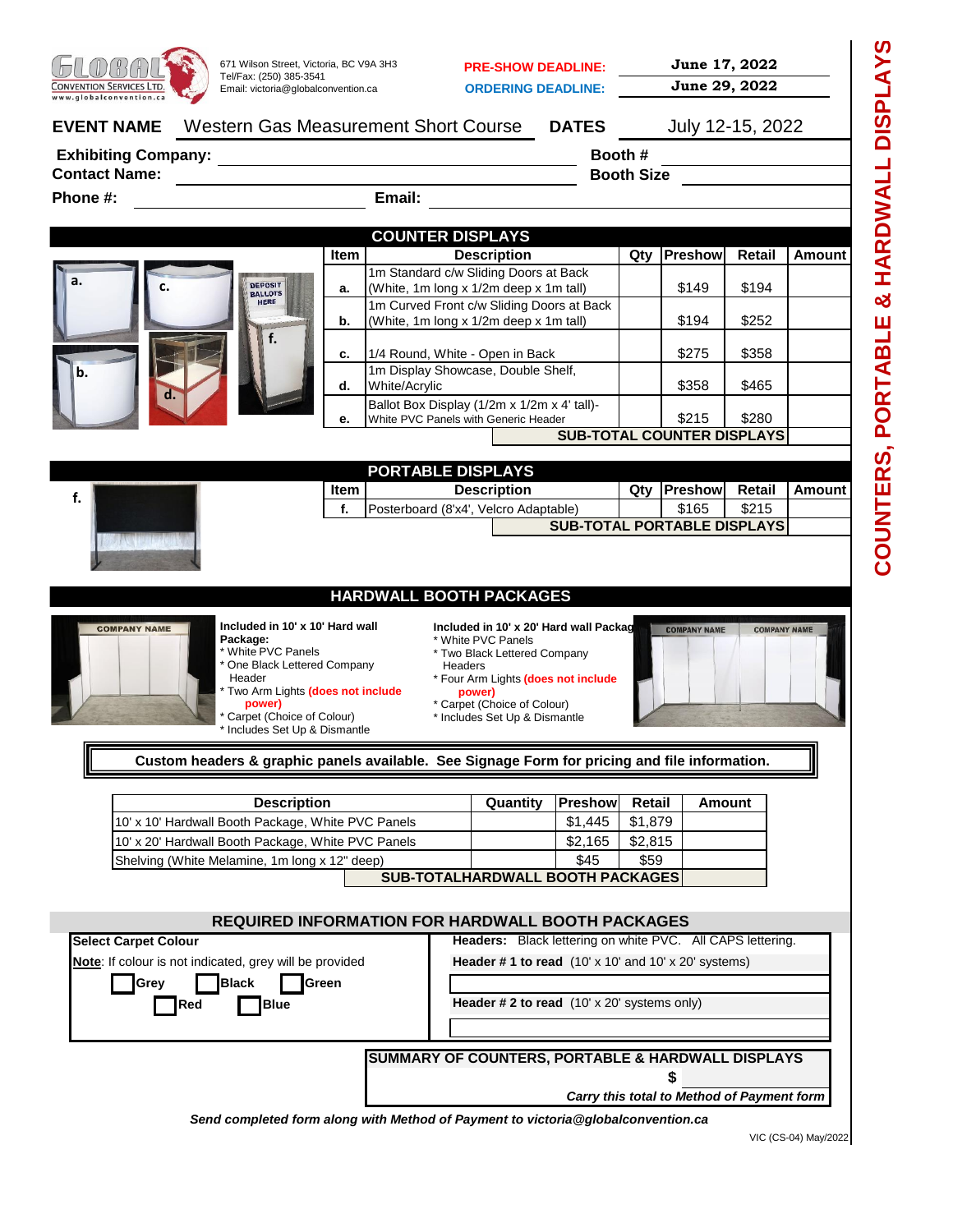

**ORDERING DEADLINE: June 29, 2022**

**PRE-SHOW DEADLINE: June 17, 2022**

| Western Gas Measurement Short Course<br><b>EVENT NAME</b> |  | <b>DATES</b>      | July 12-15, 2022 |
|-----------------------------------------------------------|--|-------------------|------------------|
| <b>Exhibiting Company:</b>                                |  | Booth #           |                  |
| <b>Contact Name:</b>                                      |  | <b>Booth Size</b> |                  |

**Phone #:**

**Email:**

# **BOOTH CARPET and CARPET PADDING**

| -----<br>___________<br>Subject to availability | ________    |     | ______ |      |              | ---------------------- |
|-------------------------------------------------|-------------|-----|--------|------|--------------|------------------------|
| 1st Color Choice (circle):                      | <b>Blue</b> | Red | Green  | Grev | <b>Black</b> |                        |
| 2nd Color Choice (circle):                      | Blue        | Red | Green  | Grev |              | <b>Black</b>           |

| <b>Description</b>                      |   |     | Quantity | <b>Preshow</b>                        | Retail | <b>Amount</b> |
|-----------------------------------------|---|-----|----------|---------------------------------------|--------|---------------|
| Broadloam - 10' x 10'                   |   |     |          | \$153                                 | \$199  |               |
| Broadloam - 10' x 20'                   |   |     |          | \$306                                 | \$398  |               |
| Broadloam - 10' x 30'                   |   |     |          | \$459                                 | \$597  |               |
| Broadloam - 20' x 20'                   |   |     |          | \$556                                 | \$723  |               |
| Bulk Carpet, 10'x10' Increments *: Size | x | $=$ |          | \$1.57                                | \$2.04 |               |
| Custom Sized Bulk Carpet **: Size       | x | $=$ |          | \$2.15                                | \$2.80 |               |
| Protective Plastic***: Size             | X | $=$ |          | \$0.66                                | \$0.86 |               |
| Carpet Padding - Size                   | x | $=$ |          | \$1.12                                | \$1.46 |               |
|                                         |   |     |          | <b>SUB-TOTAL CARPET &amp; PADDING</b> |        |               |

**\* \*\* Booth spaces larger than 20' x 20' must use bulk carpet pricing.** 

**\* Booth carpet & bulk carpet supplied in 10' x 10' increments.**

**\*\* Custom sized bulk booth carpet refers to sizes that do not fall under the 10'x10' increments (example 20' x 35').**

**\*\*\* It is the responsibility of the exhibitor to remove plastic prior to show opening.**

| <b>BOOTH CLEANING</b> |  |                                      |                   |                                 |                       |   |        |              |           |       |  |
|-----------------------|--|--------------------------------------|-------------------|---------------------------------|-----------------------|---|--------|--------------|-----------|-------|--|
|                       |  | Service Option (CHOOSE 1 OR 2)       | <b>Booth Size</b> |                                 | Total Sq<br>(min 100) |   | Rate   |              | # of days | Total |  |
|                       |  | Initial vacuum before first day only | x                 |                                 |                       | X | \$0.45 | X            |           |       |  |
|                       |  | 2 Daily vacuum & empty waste baskets | x                 |                                 |                       | X | \$0.45 | $\mathsf{x}$ |           |       |  |
|                       |  |                                      |                   | <b>SUB-TOTAL BOOTH CLEANING</b> |                       |   |        |              |           |       |  |
|                       |  | <b>SPECIAL INSTRUCTIONS:</b>         |                   |                                 |                       |   |        |              |           |       |  |
|                       |  |                                      |                   |                                 |                       |   |        |              |           |       |  |
|                       |  |                                      |                   |                                 |                       |   |        |              |           |       |  |
|                       |  |                                      |                   |                                 |                       |   |        |              |           |       |  |

| SUMMARY OF CARPET & BOOTH CLEANING |  |  |  |  |
|------------------------------------|--|--|--|--|
|                                    |  |  |  |  |

*Carry this total to Method of Payment Form*

**\$**

*Send completed form along with Method of Payment to victoria@globalconvention.ca*

VIC (CS-04) May/2022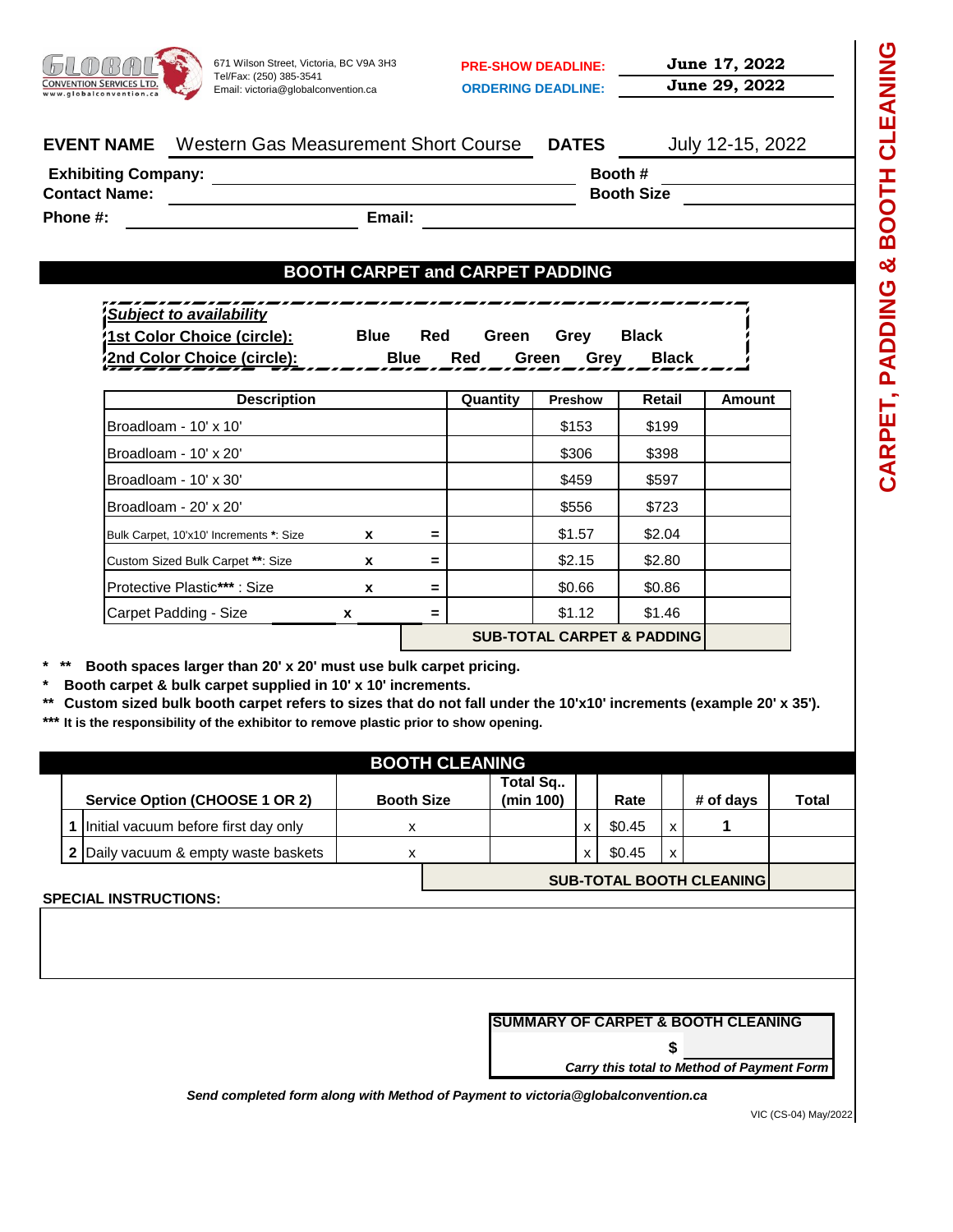

**PRE-SHOW DEADLINE: June 10, 2022 ORDERING DEADLINE: June 17, 2022**

|       | Western Gas Measurement Short Course<br><b>EVENT NAME</b>                                                                                                        |                                  |      |      | <b>DATES</b>      |                             | July 12-15, 2022 |   |
|-------|------------------------------------------------------------------------------------------------------------------------------------------------------------------|----------------------------------|------|------|-------------------|-----------------------------|------------------|---|
|       | <b>Exhibiting Company:</b>                                                                                                                                       |                                  |      |      |                   | Booth #                     |                  |   |
|       | <b>Contact Name:</b>                                                                                                                                             |                                  |      |      |                   | <b>Booth Size</b>           |                  |   |
|       | Phone #:                                                                                                                                                         | Email:                           |      |      |                   |                             |                  |   |
|       |                                                                                                                                                                  | <b>BOOTH ID and SHOW SIGNAGE</b> |      |      |                   |                             |                  |   |
|       | Expect additional charges for RUSH printing, outsourced printing and last minute shipping/delivery.                                                              |                                  |      |      |                   |                             |                  |   |
| $***$ | Preferred logo file formats: Vector EPS, high resolution TIF or PDF (minimum 300 dpi).                                                                           |                                  |      |      |                   |                             |                  |   |
|       | Date for artwork deadline will be supplied at time of order.                                                                                                     |                                  |      |      |                   |                             |                  |   |
|       | <b>Description (Width x Height)</b>                                                                                                                              |                                  | Qty. |      | <b>Unit Price</b> | <b>RUSH</b>                 | Amount           |   |
|       | BOOTH ID SIGNS ^^^ Printed to Coroplast, Non-Laminated & Holes Drilled for Hanging (with exception of 11"x9" sign)                                               |                                  |      |      |                   |                             |                  |   |
|       | 11" x 9" with easel back (for table)                                                                                                                             |                                  |      |      | \$39.90           | \$51.85                     |                  |   |
|       | $36" \times 8"$                                                                                                                                                  |                                  |      |      | \$44.00           | \$57.20                     |                  |   |
|       | 44" x 7"                                                                                                                                                         |                                  |      |      | \$50.90           | \$66.15                     |                  |   |
|       | 22" x 17"                                                                                                                                                        |                                  |      |      | \$50.90           | \$66.15                     |                  |   |
|       | 28" x 14"<br>SHOW SIGNAGE ^^^<br>Printed to Coroplast, Non-Laminated (with exception of ballot box label)                                                        |                                  |      |      | \$50.90           | \$66.15                     |                  |   |
|       | 22" x 28"                                                                                                                                                        |                                  |      |      | \$79.75           | \$103.70                    |                  |   |
|       | 44" X 28"                                                                                                                                                        |                                  |      |      | \$112.75          | \$146.60                    |                  |   |
|       | 40" X 30"                                                                                                                                                        |                                  |      |      | \$112.75          | \$146.60                    |                  |   |
|       | Brass Grommets (Rings) for hanging- Per Sign                                                                                                                     |                                  |      |      | included          | included                    |                  |   |
|       | Holes Drilled for hanging Per Sign                                                                                                                               |                                  |      |      | included          | included                    |                  |   |
|       |                                                                                                                                                                  |                                  |      |      |                   | <b>TOTAL SIGNAGE</b>        |                  |   |
|       | Width _________ x Height ________                                                                                                                                |                                  |      |      |                   |                             |                  |   |
|       | w                                                                                                                                                                |                                  |      |      |                   | Width __________ x Height _ |                  |   |
|       |                                                                                                                                                                  |                                  |      |      |                   | W                           |                  |   |
|       |                                                                                                                                                                  |                                  |      |      |                   |                             |                  |   |
|       |                                                                                                                                                                  | I would like                     |      |      |                   |                             |                  |   |
| н     |                                                                                                                                                                  | my sign(s) to                    |      |      |                   |                             |                  | н |
|       |                                                                                                                                                                  | read / logo:                     |      |      |                   |                             |                  |   |
|       |                                                                                                                                                                  |                                  |      |      |                   |                             |                  |   |
|       |                                                                                                                                                                  | <b>CUSTOM BOOTH SIGNAGE</b>      |      |      |                   |                             |                  |   |
|       | We feature in-house graphic designers at a rate of \$75 per hour (minimum 1 hour) to design your artwork per your specifications.                                |                                  |      |      |                   |                             |                  |   |
|       | Preferred artwork file formats: Vector EPS, high resolution TIF or PDF with all fonts converted to curves, no bleeds,                                            |                                  |      |      |                   |                             |                  |   |
|       | a resolution of 150 dpi at the actual printed size is best but for large TIF or EPS files, you may submit your files at 50% of file                              |                                  |      |      |                   |                             |                  |   |
|       | size, minimum 100 dpi resolution. Low resolution PDF's should accompany files.<br>Panel size(s) and deadline date for artwork will be supplied at time of order. |                                  |      |      |                   |                             |                  |   |
|       | <b>Description</b>                                                                                                                                               |                                  |      | Qty. | <b>Unit Price</b> | <b>RUSH</b>                 | Amount           |   |
|       |                                                                                                                                                                  |                                  |      |      |                   |                             |                  |   |

| <b>Description</b>                                                             | Qty. | Unit Price | RUSH                        | Amount |  |  |  |
|--------------------------------------------------------------------------------|------|------------|-----------------------------|--------|--|--|--|
| <b>HARDWALL BOOTH GRAPHICS</b><br>$***$<br>Printed to PVC Panel, Non-Laminated |      |            |                             |        |  |  |  |
| 10' Custom header (price per header)                                           |      | \$173.25   | \$225.25                    |        |  |  |  |
| Graphic panel for backwall and/or sidewalls (price per panel)                  |      | \$375.00   | \$488.00                    |        |  |  |  |
| Graphic panel for lower rail sidewalls (price per panel)                       |      | \$150.00   | \$195.00                    |        |  |  |  |
| <b>COUNTER GRAPHICS ***</b><br>Printed to PVC Panel, Non-Laminated             |      |            |                             |        |  |  |  |
| Graphic front panel for 1m standard counter                                    |      | \$150.00   | \$195.00                    |        |  |  |  |
| Graphic front panel for 1m curved front counter                                |      | \$165.00   | \$215.00                    |        |  |  |  |
| Graphic front panel for 1/4 round counter                                      |      | \$225.00   | \$293.00                    |        |  |  |  |
| Graphic side panel for counters (price per panel)                              |      | \$75.00    | \$98.00                     |        |  |  |  |
|                                                                                |      |            | <b>TOTAL CUSTOM SIGNAGE</b> |        |  |  |  |

**SUMMARY OF SIGNAGE**

**\$**

*Carry this total to Method of Payment form*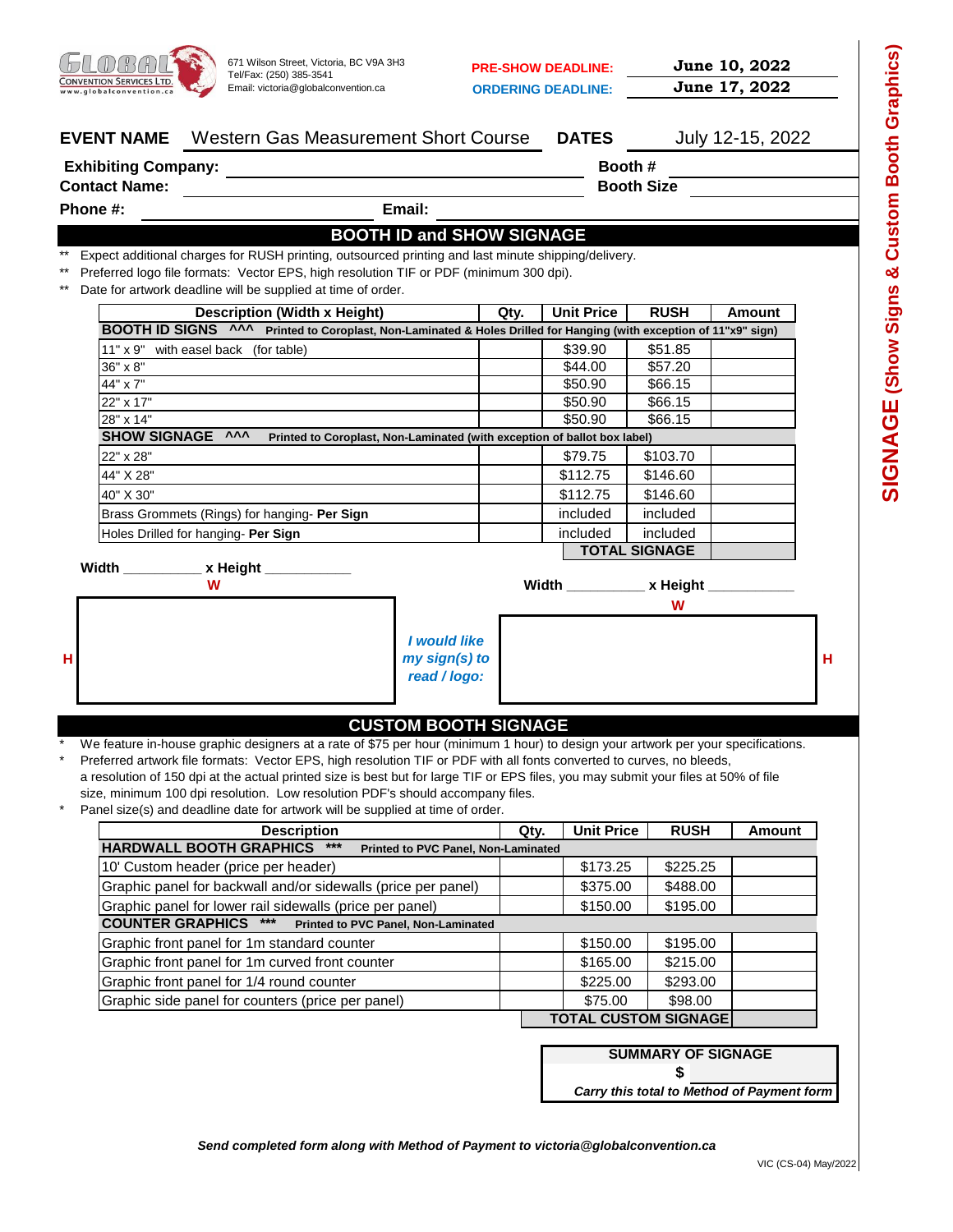| <b>CONVENTION SERVICES LTD.</b><br>www.globalconvention.ca | 671 Wilson Street, Victoria, BC V9A 3H3<br>Tel/Fax: (250) 385-3541<br>Email: victoria@globalconvention.ca | <b>ORDERING DEADLINE:</b>    | June 29, 2022    |
|------------------------------------------------------------|-----------------------------------------------------------------------------------------------------------|------------------------------|------------------|
| <b>EVENT NAME</b>                                          | Western Gas Measurement Short Course (WGMSC)                                                              | <b>DATES</b>                 | July 12-15, 2022 |
| <b>Exhibiting Company:</b><br><b>Contact Name:</b>         |                                                                                                           | Booth #<br><b>Booth Size</b> |                  |
| Phone #:                                                   | Email:                                                                                                    |                              |                  |

| <b>Carrier Name</b>           | <b>Description</b> | $(L \times W \times H)$ | Weight |
|-------------------------------|--------------------|-------------------------|--------|
|                               | Example: Crate     | $6'$ x $3'$ x $4'$      | 859    |
| <b>Expected Delivery Date</b> |                    |                         |        |
|                               |                    |                         |        |
| <b>Estimated Total Weight</b> |                    |                         |        |
|                               |                    |                         |        |
|                               |                    | <b>Total Weight</b>     |        |

### **CALCULATION OF ORDER**

- **\*\* A material handling charge based on CWT (per 100 lbs. with a minimum 200 lb. charge) will be applied for any exhibitor freight handled by Global Convention Services Ltd.**
- **\*\* Rates are** *per shipment received* **. Avoid additional fees by shipping all freight in one shipment.**

| <b>EXAMPLES</b>              |                     |     | <b>CWT (100</b> | <b>Round up CWT</b> |               | <b>Price per CWT</b> | <b>Estimated Total</b> |
|------------------------------|---------------------|-----|-----------------|---------------------|---------------|----------------------|------------------------|
|                              | <b>Total Weight</b> |     | lbs.)           | $(100$ lbs.         | $\mathbf v$ . | (100 lbs.)           | Cost (200 lb.          |
| Shipments LESS than 200 lbs. | 200                 | 100 |                 |                     | $\mathbf{v}$  | \$61.00              | \$122.00               |
| Shipments OVER 200 lbs.      | 859                 | 100 | 8.59            |                     | $\mathbf{v}$  | \$61.00              | \$549.00               |

| <b>Service Type</b>                                                           | <b>Total Weight</b> |       | <b>CWT (100 lbs.)</b>                 | Round up CWT<br>$(100$ lbs.) |   | Price per CWT<br>$(100$ lbs.) | <b>Estimated Total</b><br>Cost (200 lb. Min.) |
|-------------------------------------------------------------------------------|---------------------|-------|---------------------------------------|------------------------------|---|-------------------------------|-----------------------------------------------|
| <b>IADVANCED WAREHOUSE</b>                                                    |                     | 100   |                                       |                              | v | \$70.00                       |                                               |
| <b>IDIRECT TO SHOW SITE</b>                                                   |                     |       | <b>Please contact Global Directly</b> |                              |   | \$80.00                       |                                               |
| <b>IPOST-SHOW RETURN TO WAREHOUSE</b>                                         |                     | ' 100 |                                       |                              |   | \$70.00                       |                                               |
| *** PLEASE READ CONDITIONS ON NEXT PAGE FOR DETAILED DESCRIPTION OF SERVICES. |                     |       |                                       |                              |   |                               |                                               |

*\*\*\* Global Convention Services does not offer shipping services.*

*\*\*\* Global Convention Services does not offer customs or brokerage services.*

| <b>Freight Accepted at Global Advanced Warehouse:</b> |               | <b>June 6, 2022</b> | <b>ALL</b> | July 5, 2022 |
|-------------------------------------------------------|---------------|---------------------|------------|--------------|
| <b>Freight Accepted at Show Site:</b>                 | July 12, 2022 |                     |            |              |
|                                                       |               |                     |            |              |
|                                                       |               |                     |            |              |

**\$ SUMMARY OF MATERIAL HANDLING** *Carry this total to Method of Payment form*

*Send completed form along with Method of Payment to victoria@globalconvention.ca*

**MATERIAL HANDLING - Order Services**

MATERIAL HANDLING - Order Services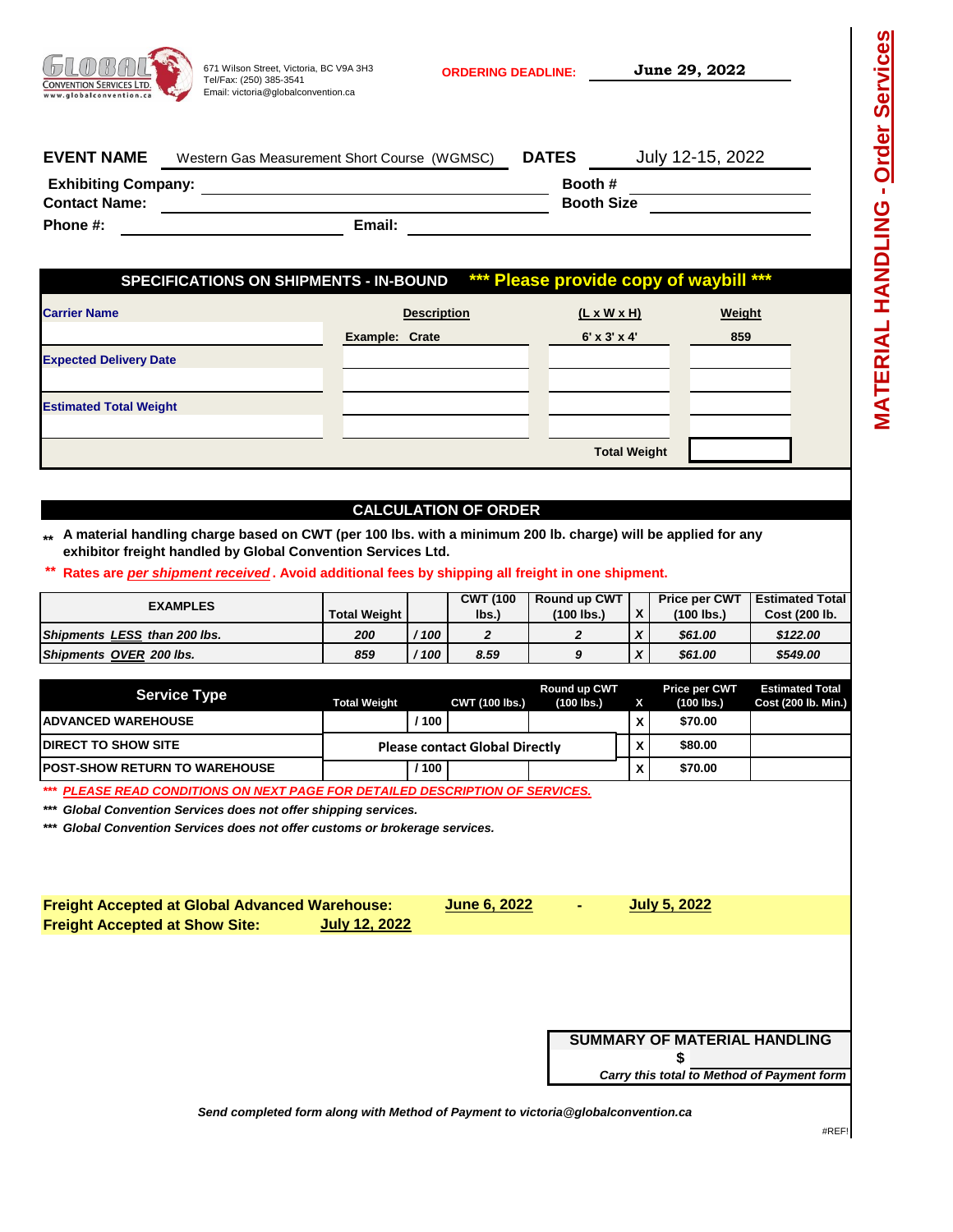

### **CONDITIONS**

\* Global Convention Services must be notified 14 days in advance of move in on any individual piece that exceeds 5000 lbs. or requires special handling or equipment. Global Convention Services reserves the right to deem which items require additional labor and special handling or equipment and assess charges accordingly.

#### **LIABILITY**

- \* to common carrier. Global Convention Services has limited liability for damage caused to shipments while being handled and is not responsible for concealed damage, or damage or loss of merchandise after delivery to booth before or during installation time, or at conclusion of show prior to delivery
- \* Shipments should be insured by the exhibitor.
- \* The condition, count, and contents of the materials found in the booths at the time of actual removal will be final and binding and Global Convention Services reserves the right to alter exhibitor's bill of lading to reflect damage while handling loose exhibit materials or those inadequately packed.
- \* Global Convention Services will not be responsible for failure or delay performing service when delay is caused by strike, labor stoppage, or any other cause unavoidable or beyond their control.
- \* The liability of Global Convention Services is hereby limited to \$0.30 per pound per article, to a maximum of \$30.00 per article, \$150.00 per shipment. Values exceeding this limitation should be insured by shipper.

#### **IMPORTANT INFORMATION**

- \* Material Handling Form must be submitted at least **14 days** prior to show.
- \* Collect shipments **will not** be accepted.
- \* All shipments must be clearly marked with number of pieces, shipping address, show name, company name, and booth number.
- \* All pieces on a skid **must** contain a shipping label in the event the freight gets removed from the skid by your freight carrier.
- \* Global Convention Services weight estimates are final and binding unless weigh scale tickets are provided at time of receipt of shipment.
- \* Minimum 200 lb. charge will apply to shipments weighing less than 200 lbs.
- \* **Billing is based on a per shipment received. Avoid additional fees by shipping all freight together.**
- \* **International Shipping:** Customs paperwork, and any associated charges, are the sole responsibility of the exhibitor.

#### **ADVANCED WAREHOUSE MATERIAL HANDLING**

- \* Shipments to arrive during scheduled delivery dates provided, during normal business hours of 9:00 am - 4:00 pm, Monday - Friday. Additional material handling and delivery charges will apply to shipments received before or after selected dates.
- \* Service includes storage of freight during specified dates, delivery to booth, removal and return of empty containers, reloading of shipment from booth onto designated outbound carrier.

#### **DIRECT TO SITE MATERIAL HANDLING**

- \* the facility, or redirected to Global Convention Services Advance Warehouse with fees charged back to exhibitor. **Shipments to arrive during scheduled move-in times only.** Freight received prior to this date risk having their freight refused by
- \* *Global Convention Services must be notified in advance of exhibitor move in for direct to site material handling requests.*
- \* Service includes handling of exhibitor freight from facility receiving doors, delivery to booth, removal and return of empty containers, reloading of shipment from booth onto designated outbound carrier.

#### **OUTBOUND SHIPMENTS**

- \* Exhibitor is responsible for repacking their freight.
- \* **It is the exhibitor's sole responsibility to label each piece of outbound shipment and to provide a completed Bill of Lading covering each outbound shipment. Exhibitor is also responsible for payment arrangements with their carrier.**
- \* Global Convention Services will not be responsible for delay of rush shipments, which will be expedited to the best of their ability.
- \* *Exhibitor to make arrangements with their shipper to have freight picked up within the allotted move out times.*
- \* OR returned to Global advance warehouse where material handling fees will be applied. Both options will be at exhibitor's expense. The right is reserved to re-route any outbound shipment not picked up by exhibitor's specified carrier during the allotted move out period. Exhibitor material remaining after move-out period without forwarding instructions will either be "forced freight" with official event transport
- \* No liability of any nature shall attach to Show Management or Global Convention Services for exhibit material abandoned at the exhibit site.
- \* *Any freight returned to advance warehouse post-show will be subject to post-show material handling charges.*

### **NOTE: Freight will not be released to ground transport until account has been settled with Global.**

#### **POST-SHOW MATERIAL HANDLING (RETURN TO ADVANCE WAREHOUSE)**

- \* Arrangements for Return to Warehouse services must be made in advance of, or prior to, show closing.
- \* Exhibitors are responsible for return shipping labels, customs paperwork & Bill of Ladings. Return shipping labels must be on ALL pieces.
- \* **International Shipping:** Customs paperwork, and any associated charges, are the sole responsibility of the exhibitor.
- \* Exhibitors are responsible to schedule pick up from Global Convention Services' advance warehouse location.
- \* **Exhibitors are to make payment arrangements with ground transport or courier prior to pick up.**
- \* *All Global charges or fees must be paid in full and in good standing prior to the release of freight to ground transport or courier.*

VIC (CS-04) May/2022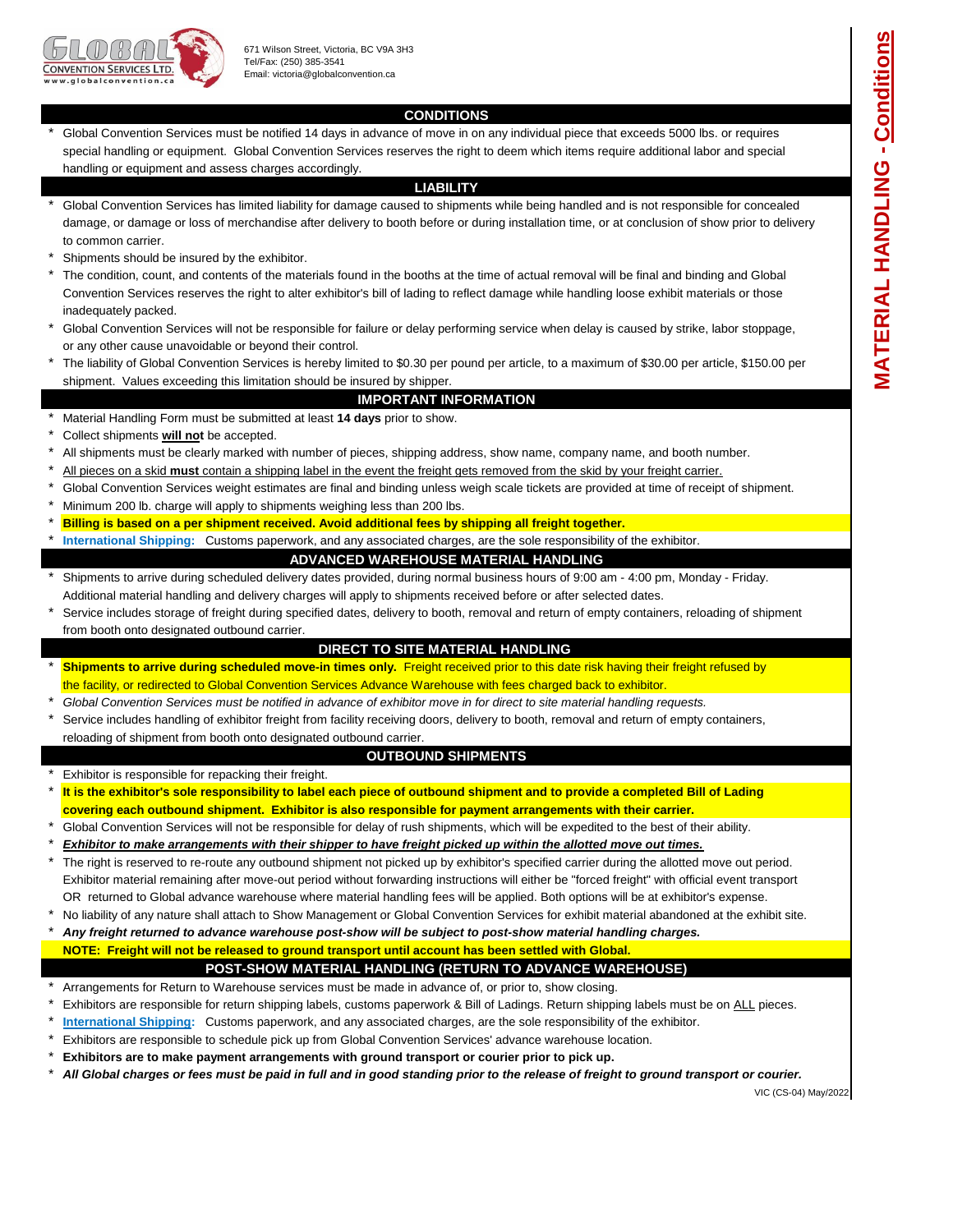|                        |                                                                     | USE THESE LABELS FOR SHIPPING TO ADVANCED WAREHOUSE. Complete &<br>submit Material Handling form to order advance warehouse material handling service. |           |                     |
|------------------------|---------------------------------------------------------------------|--------------------------------------------------------------------------------------------------------------------------------------------------------|-----------|---------------------|
|                        | <b>Freight accepted at advanced</b><br>warehouse (Mon-Fri, 9am-4pm) | <b>June 6, 2022</b>                                                                                                                                    | <b>TO</b> | <b>July 5, 2022</b> |
| To:                    | 671 Wilson Street<br>Victoria, BC V9A 3H3                           | <b>GLOBAL CONVENTION SERVICES</b>                                                                                                                      |           |                     |
| Show:                  |                                                                     | <b>Western Gas Measurement Short Course</b>                                                                                                            |           |                     |
| Exhibitor:<br>Booth #: |                                                                     |                                                                                                                                                        |           |                     |
| Piece #:               |                                                                     | <b>of</b>                                                                                                                                              |           |                     |
|                        |                                                                     | USE THESE LABELS FOR SHIPPING TO ADVANCED WAREHOUSE. Complete &                                                                                        |           |                     |
|                        | <b>Freight accepted at advanced</b><br>warehouse (Mon-Fri, 9am-4pm) | submit Material Handling form to order advance warehouse material handling service.<br><b>June 6, 2022</b>                                             | <b>TO</b> | <b>July 5, 2022</b> |
| To:                    | 671 Wilson Street<br>Victoria, BC V9A 3H3                           | <b>GLOBAL CONVENTION SERVICES</b>                                                                                                                      |           |                     |
|                        |                                                                     | <b>Show:</b> Western Gas Measurement Short Course                                                                                                      |           |                     |
| Exhibitor:<br>Booth #: |                                                                     | <u> 1989 - Johann Harry Barn, mars ar yw y cyfan y cyfan y cyfan y cyfan y cyfan y cyfan y cyfan y cyfan y cyfan</u>                                   |           |                     |
| Piece #:               |                                                                     | <b>of</b>                                                                                                                                              |           |                     |
|                        |                                                                     |                                                                                                                                                        |           |                     |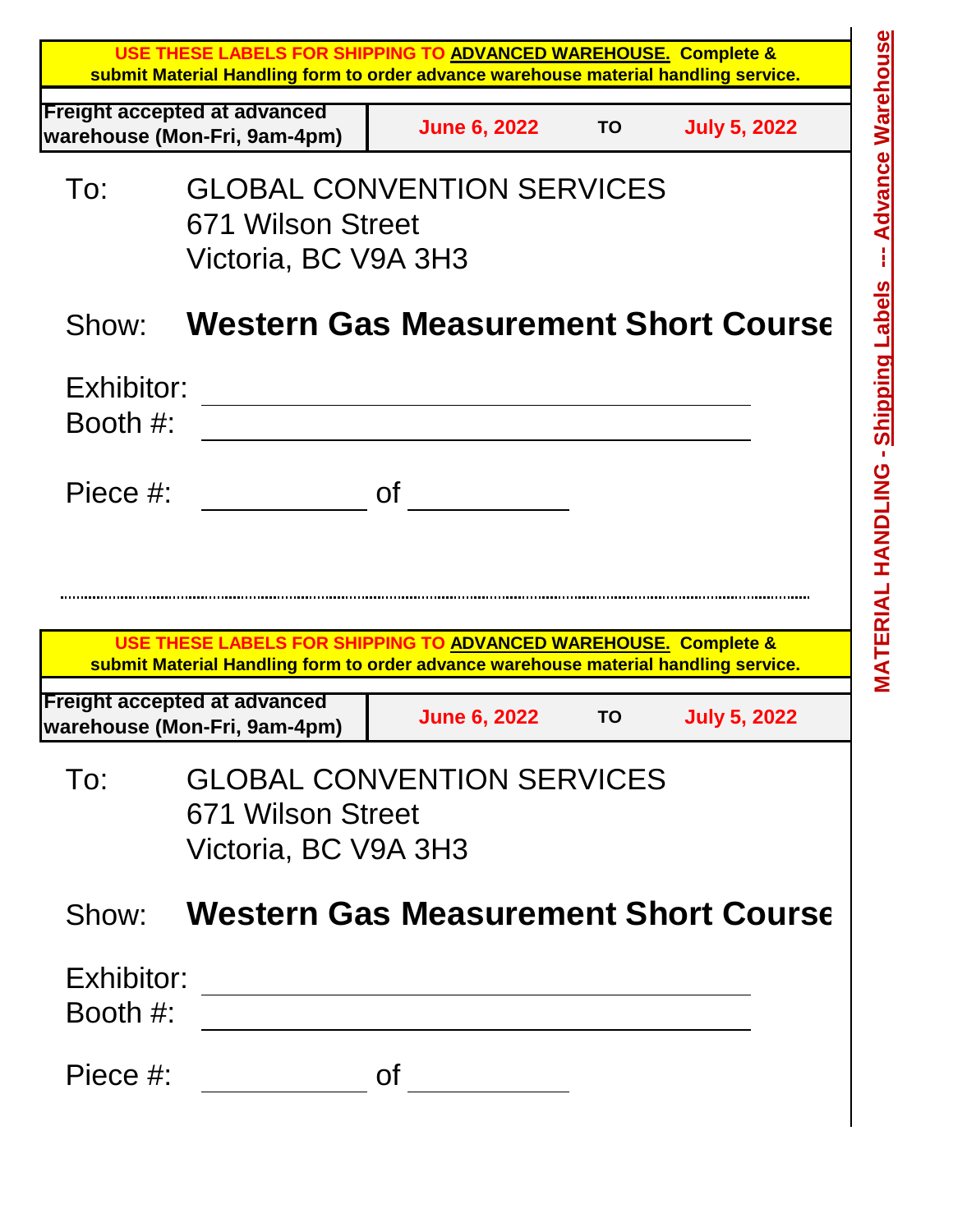|                        | USE THESE LABELS FOR SHIPPING DIRECT TO SHOW SITE.<br>Complete & submit Material Handling form to order show site material handling service. | Site                                       |
|------------------------|----------------------------------------------------------------------------------------------------------------------------------------------|--------------------------------------------|
|                        | !!! Freight to arrive on site during scheduled move in time only!!!<br><b>July 12, 2022</b>                                                  | <b>Show</b>                                |
| To:                    | <b>GLOBAL CONVENTION SERVICES</b><br>C/O Victoria Conference Centre<br><b>720 Douglas Street</b><br>Victoria, BC V8W 3M7                     | Direct to                                  |
| Show:                  | <b>Western Gas Measurement Short Course</b>                                                                                                  |                                            |
| Exhibitor:<br>Booth #: |                                                                                                                                              | <b>MATERIAL HANDLING - Shipping Labels</b> |
| Piece #:               | Οf                                                                                                                                           |                                            |
|                        |                                                                                                                                              |                                            |
|                        |                                                                                                                                              |                                            |
|                        | USE THESE LABELS FOR SHIPPING DIRECT TO SHOW SITE.<br>Complete & submit Material Handling form to order show site material handling service. |                                            |
|                        | !!! Freight to arrive on site during scheduled move in time only!!!<br><b>July 12, 2022</b>                                                  |                                            |
| To:                    | <b>GLOBAL CONVENTION SERVICES</b><br>C/O Victoria Conference Centre<br>720 Douglas Street<br>Victoria, BC V8W 3M7                            |                                            |
| Show:                  | <b>Western Gas Measurement Short Course</b>                                                                                                  |                                            |
| Exhibitor:<br>Booth #: |                                                                                                                                              |                                            |
| Piece #:               | <b>of</b>                                                                                                                                    |                                            |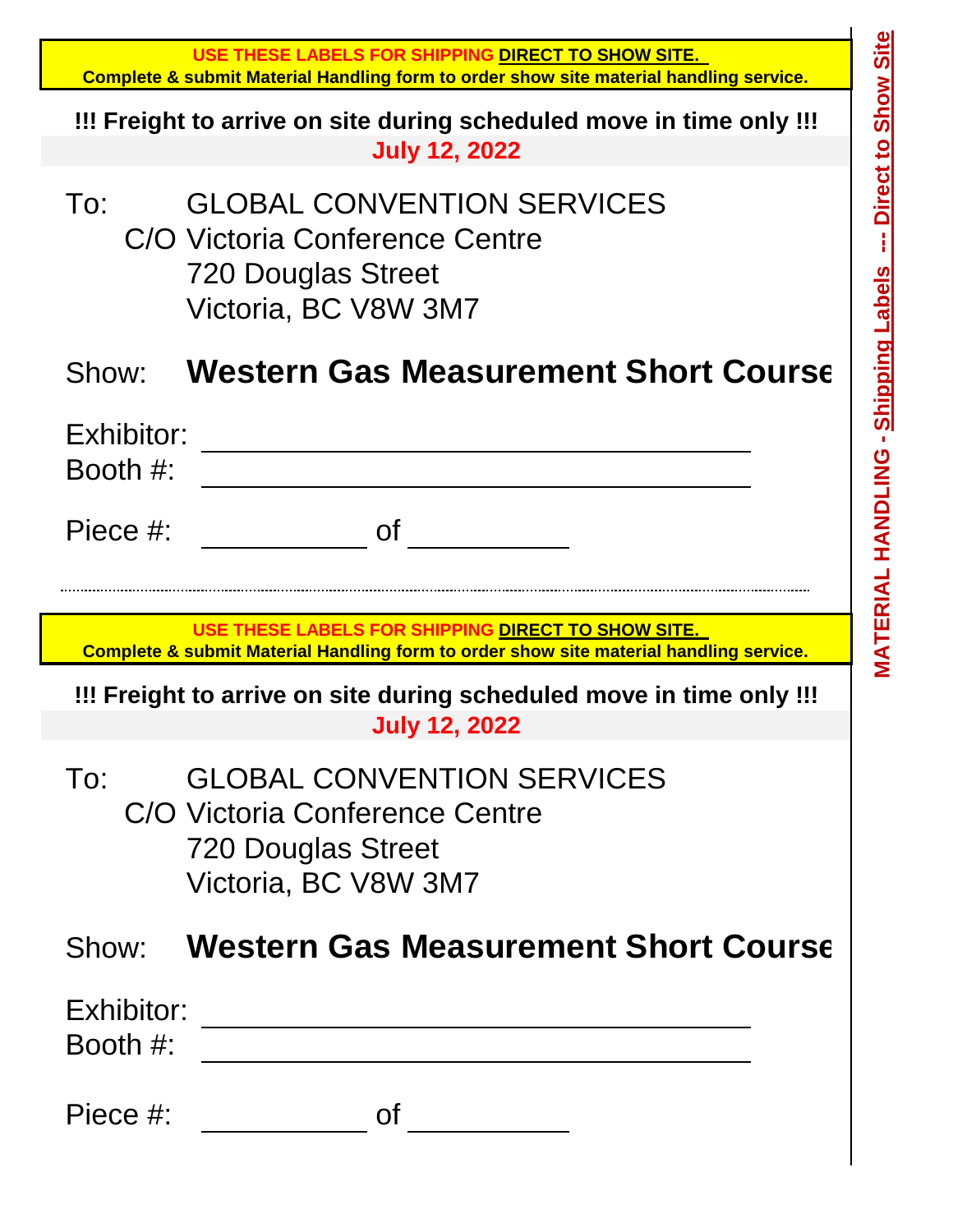

**ORDERING DEADLINE:**

**June 29, 2022**

**DISPLAY INSTALLATION & DISMANTLE**

DISPLAY INSTALLATION & DISMANTLE

| <b>Western Gas Measurement Short Course</b>                                                                                                                        |                                                                                                          |                                                                              | <b>DATES</b> |                                                                                                                                                                                                                                                                                             |                                                                                                                                               | July 12-15, 2022                                                                                                                                                                                                                                                                                                                                                                                                              |
|--------------------------------------------------------------------------------------------------------------------------------------------------------------------|----------------------------------------------------------------------------------------------------------|------------------------------------------------------------------------------|--------------|---------------------------------------------------------------------------------------------------------------------------------------------------------------------------------------------------------------------------------------------------------------------------------------------|-----------------------------------------------------------------------------------------------------------------------------------------------|-------------------------------------------------------------------------------------------------------------------------------------------------------------------------------------------------------------------------------------------------------------------------------------------------------------------------------------------------------------------------------------------------------------------------------|
|                                                                                                                                                                    |                                                                                                          |                                                                              |              |                                                                                                                                                                                                                                                                                             |                                                                                                                                               |                                                                                                                                                                                                                                                                                                                                                                                                                               |
|                                                                                                                                                                    |                                                                                                          |                                                                              | Booth #      |                                                                                                                                                                                                                                                                                             |                                                                                                                                               |                                                                                                                                                                                                                                                                                                                                                                                                                               |
|                                                                                                                                                                    |                                                                                                          |                                                                              |              |                                                                                                                                                                                                                                                                                             | <b>Booth Size</b>                                                                                                                             |                                                                                                                                                                                                                                                                                                                                                                                                                               |
|                                                                                                                                                                    |                                                                                                          |                                                                              |              |                                                                                                                                                                                                                                                                                             |                                                                                                                                               |                                                                                                                                                                                                                                                                                                                                                                                                                               |
|                                                                                                                                                                    |                                                                                                          |                                                                              |              |                                                                                                                                                                                                                                                                                             |                                                                                                                                               |                                                                                                                                                                                                                                                                                                                                                                                                                               |
| Minimum 2 hour call out, per man, on labor and stand-by.<br>Supervised labor must check in at service desk.<br>Start time guaranteed only at start of working day. |                                                                                                          |                                                                              |              |                                                                                                                                                                                                                                                                                             |                                                                                                                                               |                                                                                                                                                                                                                                                                                                                                                                                                                               |
|                                                                                                                                                                    |                                                                                                          |                                                                              |              |                                                                                                                                                                                                                                                                                             |                                                                                                                                               |                                                                                                                                                                                                                                                                                                                                                                                                                               |
|                                                                                                                                                                    |                                                                                                          |                                                                              |              |                                                                                                                                                                                                                                                                                             |                                                                                                                                               |                                                                                                                                                                                                                                                                                                                                                                                                                               |
| Global advance warehouse<br>Return to advance warehouse<br><b>Completion</b>                                                                                       |                                                                                                          | # of Hours                                                                   | Total        |                                                                                                                                                                                                                                                                                             |                                                                                                                                               |                                                                                                                                                                                                                                                                                                                                                                                                                               |
|                                                                                                                                                                    |                                                                                                          | Per Man                                                                      | <b>Hours</b> |                                                                                                                                                                                                                                                                                             |                                                                                                                                               | <b>Estimated Cost</b>                                                                                                                                                                                                                                                                                                                                                                                                         |
|                                                                                                                                                                    | x                                                                                                        |                                                                              |              | x                                                                                                                                                                                                                                                                                           | \$65.00                                                                                                                                       |                                                                                                                                                                                                                                                                                                                                                                                                                               |
|                                                                                                                                                                    | x                                                                                                        |                                                                              |              | $\mathbf{x}$                                                                                                                                                                                                                                                                                | \$65.00                                                                                                                                       |                                                                                                                                                                                                                                                                                                                                                                                                                               |
|                                                                                                                                                                    |                                                                                                          |                                                                              |              |                                                                                                                                                                                                                                                                                             | SUB-TOTAL                                                                                                                                     |                                                                                                                                                                                                                                                                                                                                                                                                                               |
|                                                                                                                                                                    |                                                                                                          |                                                                              |              |                                                                                                                                                                                                                                                                                             |                                                                                                                                               |                                                                                                                                                                                                                                                                                                                                                                                                                               |
|                                                                                                                                                                    |                                                                                                          |                                                                              |              |                                                                                                                                                                                                                                                                                             |                                                                                                                                               |                                                                                                                                                                                                                                                                                                                                                                                                                               |
|                                                                                                                                                                    |                                                                                                          |                                                                              |              |                                                                                                                                                                                                                                                                                             |                                                                                                                                               |                                                                                                                                                                                                                                                                                                                                                                                                                               |
|                                                                                                                                                                    |                                                                                                          | Per Man                                                                      | <b>Hours</b> | X                                                                                                                                                                                                                                                                                           | <b>Hourly Rate</b>                                                                                                                            | <b>Estimated Cost</b>                                                                                                                                                                                                                                                                                                                                                                                                         |
|                                                                                                                                                                    | x                                                                                                        |                                                                              |              | x                                                                                                                                                                                                                                                                                           | \$65.00                                                                                                                                       |                                                                                                                                                                                                                                                                                                                                                                                                                               |
|                                                                                                                                                                    | x                                                                                                        |                                                                              |              | x                                                                                                                                                                                                                                                                                           | \$65.00                                                                                                                                       |                                                                                                                                                                                                                                                                                                                                                                                                                               |
|                                                                                                                                                                    |                                                                                                          |                                                                              |              |                                                                                                                                                                                                                                                                                             |                                                                                                                                               |                                                                                                                                                                                                                                                                                                                                                                                                                               |
|                                                                                                                                                                    |                                                                                                          |                                                                              |              |                                                                                                                                                                                                                                                                                             | SUB-TOTAL                                                                                                                                     |                                                                                                                                                                                                                                                                                                                                                                                                                               |
|                                                                                                                                                                    |                                                                                                          |                                                                              |              |                                                                                                                                                                                                                                                                                             | Add 25% Global Site Supervisor                                                                                                                |                                                                                                                                                                                                                                                                                                                                                                                                                               |
|                                                                                                                                                                    |                                                                                                          |                                                                              |              |                                                                                                                                                                                                                                                                                             | <b>ESTIMATED DISMANTLE</b>                                                                                                                    |                                                                                                                                                                                                                                                                                                                                                                                                                               |
|                                                                                                                                                                    |                                                                                                          |                                                                              |              |                                                                                                                                                                                                                                                                                             |                                                                                                                                               | SUMMARY OF DISPLAY INSTALLATION & DISMANTLE                                                                                                                                                                                                                                                                                                                                                                                   |
|                                                                                                                                                                    | Email:<br><b>EMERGENCY CONTACT NAME &amp; CELL NUMBER:</b><br>Included in Booth Pig<br><b>Completion</b> | Included in Booth Pkg     Ordered by Exhibitor<br># of Men   x<br># of Men x | # of Hours   | <b>IMPORTANT INFORMATION</b><br>Global supervised jobs will be completed at our discretion prior to show opening.<br><b>DISPLAY BOOTH INFORMATION</b><br>Please specify in detail:<br>Ordered by <b>Common Contract Common Contract</b><br><b>ESTIMATED DISMANTLE REQUIREMENTS</b><br>Total | must be a <i>qualified</i> supervisor with general knowledge of display and all its components.<br><b>ESTIMATED INSTALLATION REQUIREMENTS</b> | <b>BOOTH DRAWINGS AND INSTRUCTIONS MUST ACCOMPANY THIS LABOUR REQUEST.</b><br>Global supervised rate is 25% of total labor. Please note that Display Company/Exhibitor supervisor<br><b>System Size</b><br>Ordered by Display House<br>Not Applicable<br>With Display<br>*Direct to Show Site* Carrier:<br>Direct From Show Site Carrier:<br>x Hourly Rate<br>Add 25% Global Site Supervisor<br><b>ESTIMATED INSTALLATION</b> |

*Carry this total to Method of Payment form*

*Send completed form along with Method of Payment to victoria@globalconvention.ca*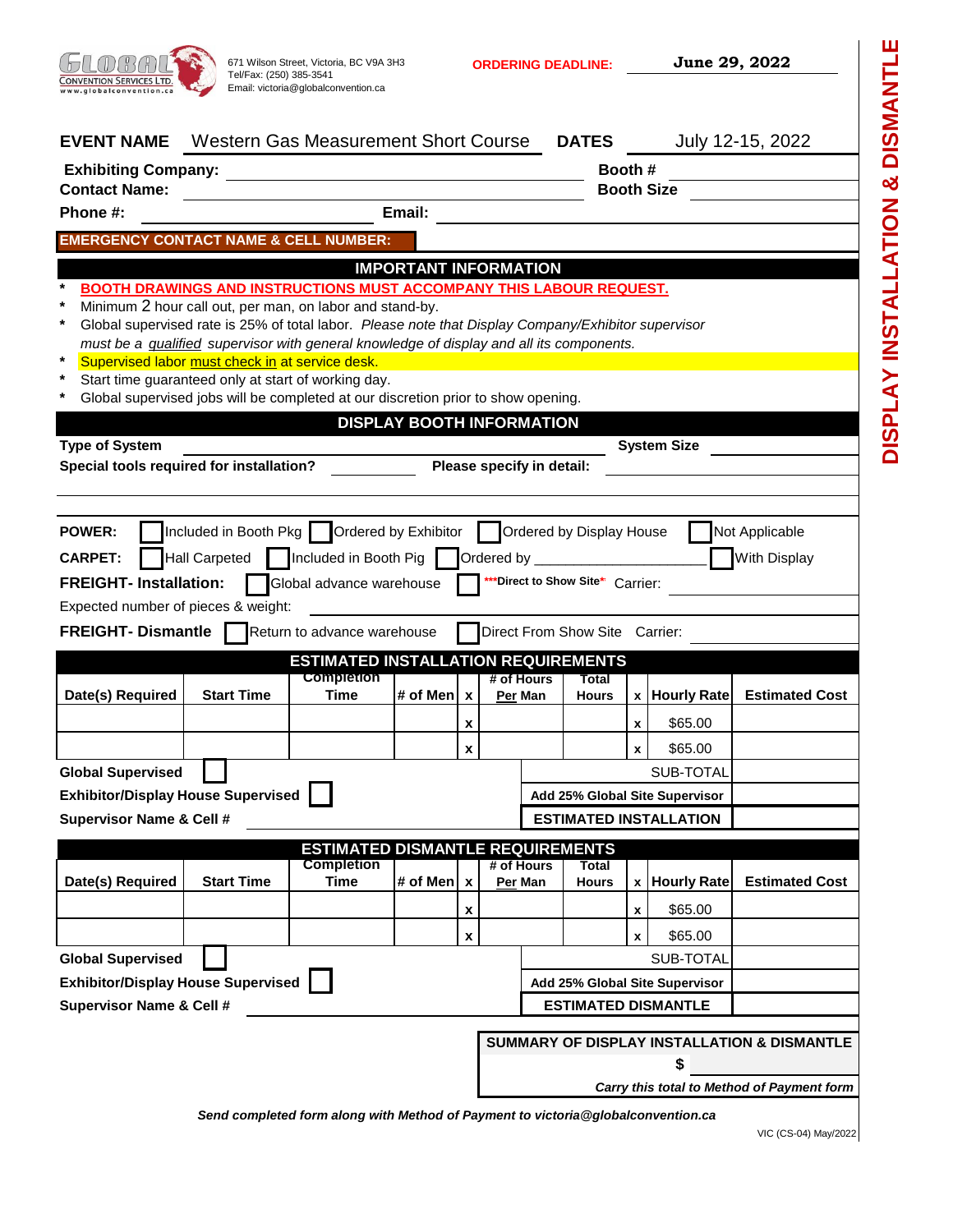

671 Wilson Street, Victoria, BC V9A 3H3 **ORDERING DEADLINE: June 29, 2022** Tel/Fax: (250) 385-3541 Email: victoria@globalconvention.ca

**Booth #**

|         | <b>DRIVER</b><br>ಯ |
|---------|--------------------|
|         |                    |
|         | <b>FORKI</b>       |
|         |                    |
| to<br>J | <b>HICOD</b>       |

| <b>EVENT NAME</b> Western Gas Measurement Short Course | <b>DATES</b> |                  |
|--------------------------------------------------------|--------------|------------------|
|                                                        |              | July 12-15, 2022 |

**Exhibiting Company:**

**Contact Name: Booth Size** 

**Phone #: Email:**

### **ON-SITE CONTACT NAME & CELL NUMBER:**

## **IMPORTANT INFORMATION**

#### **\* THIS SERVICE IS NOT PROVIDED BY SHOW MANAGEMENT.**

| * Exhibitor, his agent, or representative must supply sufficient man power including competent and authorized supervisors to |
|------------------------------------------------------------------------------------------------------------------------------|
| manage and control the exhibition installation activity, to assemble display, or when uncrating, positioning, and reskidding |
| equipment and machinery.                                                                                                     |

- **\*** representative's operations conducted at this event. Evidence of the insurance described above shall be forwarded to Global Convention Services Ltd. representative, their officers, employees, agents or anyone for whom the exhibitor, his agent, or representative are legally responsible. Global Convention Services Ltd. is to be cross insured on the insurance for the exhibitor's, his agent's or The exhibitor, his agent, or representative, upon signing this order form, covenants and agrees to indemnify and hold harmless Global Convention Services Ltd. from and against all claims, demands, charges, losses or damage, arising or alleged to arise, directly or indirectly, or incidentally by person of any act omission or operations of the exhibitor, his agent or
- **\*** If you require a forklift, a driver will be assigned to operate the forklift.
- **\*** 5000 lb. maximum capacity. Larger forklift and crane service is available by advance request and additional cost.
- **\*** Start time can be guaranteed only when forklift is requested for the start of the work day at 8:00 AM.
- **\* Exhibitor must check forklift/driver in and out at Global service desk.**
- **\*** Equipment and labor cancelled without a 48 hour notice shall be charged a one (1) hour cancellation fee per worker and forklift. If exhibitor fails to use the workers and equipment at the time confirmed, a one (1) hour "No-Show" charge per worke and forklift will apply.
- **\*** charged in half (1/2) hour increments per worker and equipment. Minimum charge for labor and equipment is one (1) hour per worker and equipment. Equipment and labor thereafter is

|                  |                                                                                                                |                   | <b>ESTIMATED INSTALLATION REQUIREMENTS</b>  |       |       |
|------------------|----------------------------------------------------------------------------------------------------------------|-------------------|---------------------------------------------|-------|-------|
| Date(s) Required | <b>Start Time</b>                                                                                              | # of Forklifts LX | # of Hours Each   Total Hours   Hourly Rate |       | Total |
|                  |                                                                                                                |                   |                                             | \$250 |       |
|                  |                                                                                                                |                   |                                             | \$250 |       |
|                  | 그 아이들은 그 사람들은 그 사람들은 그 사람들을 지르는 것이다. 그 사람들은 그 사람들은 그 사람들은 그 사람들을 지르는 것이다. 그 사람들은 그 사람들은 그 사람들은 그 사람들을 지르는 것이다. |                   |                                             |       |       |

**Contact office for weekly forklift rental quote & scissor lift rental quote. ESTIMATED INSTALLATION**

|                                                                              |                   |                    |   | <b>ESTIMATED DISMANTLE REQUIREMENTS</b> |                    |                             |       |
|------------------------------------------------------------------------------|-------------------|--------------------|---|-----------------------------------------|--------------------|-----------------------------|-------|
| Date(s) Required                                                             | <b>Start Time</b> | # of Forklifts   X |   | # of Hours Each                         | <b>Total Hours</b> | <b>Hourly Rate</b>          | Total |
|                                                                              |                   |                    | X |                                         |                    | \$250                       |       |
|                                                                              |                   |                    | X |                                         |                    | \$250                       |       |
| Contact office for weekly forklift rental quote & scissor lift rental quote. |                   |                    |   |                                         |                    | <b>ESTIMATED DISMANTLEI</b> |       |

# **SUMMARY OF IN-BOOTH FORKLIFT & DRIVER**

*Carry this total to Method of Payment form*

**\$**